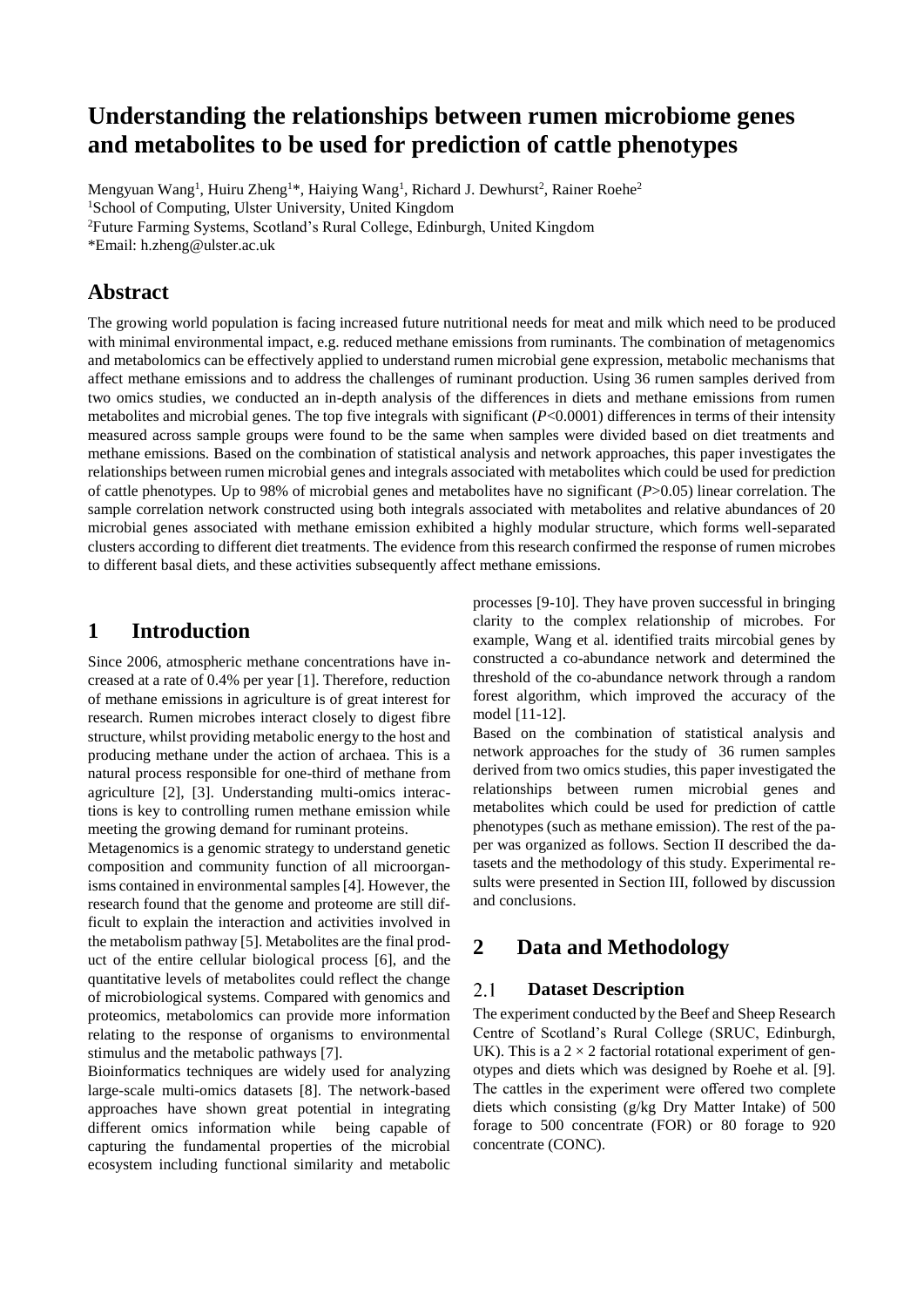Data used in this study included methane emissions, rumen microbial gene abundance, and integrals associated with rumen metabolite. 1) Methane emissions: During the experiment, methane emissions (g/kg Dry Matter Intake) from cattle were measured individually for 48h in respiration chambers as described in Rooke et al.[12]. Rumen fluid was extracted for next generation sequencing analysis and NMR analysis. The corresponding data of rumen microbial gene and rumen metabolite were provided by SRUC [13-16]. 2)Metagenomics data: the 1461 microbial gene with the relative abundance greater than 0.001 were selected. 3)Metabolomics data which were derived based on the peak of <sup>1</sup>H NMR (Nuclear Magnetic Resonance spectroscopy), which is in correspondence with the hydrogen atom of each signal in the sample. The relative intensity of the signals in the NMR analysis map reflects the relative content of each component in the sample. In this paper, 128 integrals obtained by NMR analysis were used to represent different metabolite concentrations. Among them, 10 integrals were identified for the corresponding metabolites. After removing the samples with missing metabolite data, a total of 36 samples were included in the study [12].

#### $2.2$ **Data Analysis**

The framework used in this study was illustrated in **Figure 1**. The study is divided into three parts. Firstly, the t-test was used to verify whether there are significant differences in methane emissions and metabolites when cattle were fed different diets. After that, the correlation between microbial genes and integrals were investigated. The significance of correlation coefficient was corrected by using Bonferroni method [17]. The network approach was applied to construct a sample correlation network based on integrals and relative abundance of microbial genes associated with methane emission, where nodes represent samples and the length of the edges indicates the strength of their correlation. The thresholds of correlation to construct the network were manually determined via correlation kurtosis distribution.

In this research, the t-test was implemented by using R 3.5.1 and the correlation between microbial genes and metabolites was calculated using the Expression Correlation plugins of Cytoscape [18]. The venny plot was created using the Venny2.1 platform [19]. The network visualization is through Cytoscape 3.7.1 [18].

### **3 Results**

### **Factors Influencing the Abundance of**   $3.1$ **Rumen Metabolites**

Based on methane emission levels, the samples were divided into high and low groups when the difference between the average of the two groups reached the maximum. As expected, the two groups had significant (*P*<0.05) differences (**Figure 2**). When t test was carried out on samples of different diets, the average methane emission of FOR

group was significantly (*P*<0.05) higher than the CONC group (**Figure 2**).

The t-test was carried out on all 128 integrals associated with metabolites. Interestingly, the top five integrals with significant differences (*P*<0.0001) in terms of their intensity measured across sample groups (diet treatments and methane emission groups) were found to be the same (**Table 1**); however, their association with metabolites are still unknown. Between FOR and CONC groups, there are 83 integrals exhibiting significant (*P*<0.05) difference, while only 62 found to be significantly (*P*<0.05) different in terms of methane emission. There were 58 integrals found to be significantly (*P*<0.05) different in both diets and methane emission groups (**Figure 3**). In addition, one integral associated with propionate was significantly (*P*<0.05) different between both diet treatments and methane emission groups. One butyrate signal and two propionate signals were significantly (*P*<0.05) different between two diet groups. In terms of the correlation between integrals and methane emission, only 10 integrals were found to be positive correlation with methane emission, and 92% of integrals were negatively correlated with methane emission.



**Figure 1** A workflow to illustrate the key steps of this

research



**Figure 2** Factors Affecting Methane Emissions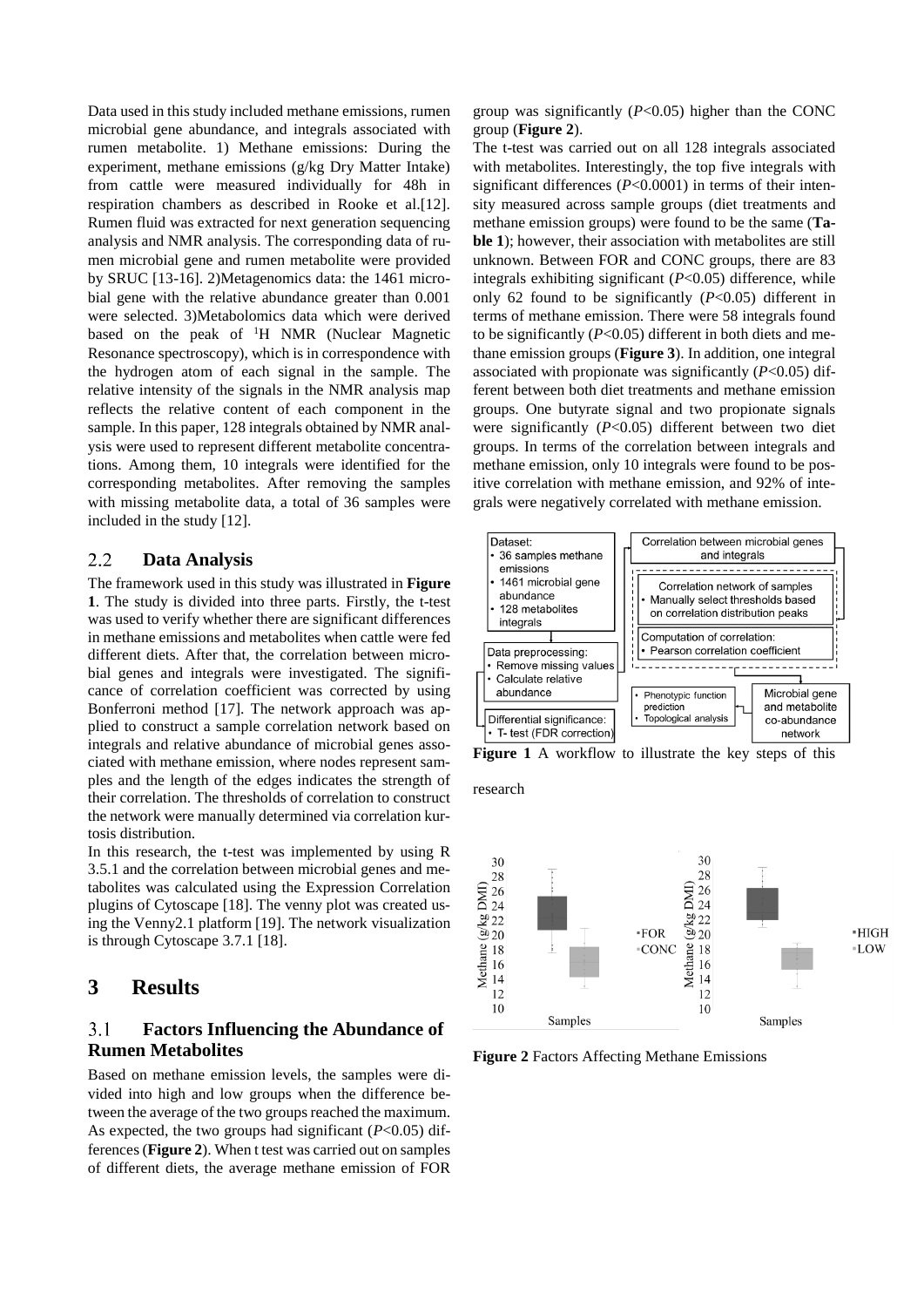

**Figure 3** Venny Plot of Metabolites from Different Groups

**Table 1** The Top 5 Significantly Different Integrals of Diets Group and Methane Emission Group

| Diet treatment         |         | Methane emission level |         |
|------------------------|---------|------------------------|---------|
| Metabolites            | P value | Metabolites            | P value |
| Integral127            | 0.00000 | Integral 127           | 0.00000 |
| Integral <sub>21</sub> | 0.00000 | Integral <sub>21</sub> | 0.00000 |
| Integral <sub>61</sub> | 0.00000 | Integral <sub>61</sub> | 0.00000 |
| Integral66             | 0.00000 | Integral51             | 0.00000 |
| Integral51             | 0.00000 | Integral66             | 0.00000 |

### $3.2$ **Correlation between Rumen Microbial Genes and Integrals Associated with Metabolites**

The linear correlation coefficients between 1461 microbial genes and 128 integrals were all lower than 0.5 in which 98% exhibited no significant (*P*>0.05) difference. About 80% correlation were between -0.3 and 0.3. The top pairs in terms of absolute correlation between metabolites and microbial genes were listed in **Table 2**, in which only correlation between K03415 and Integral59 was found to be significant  $(P<0.05)$ .

**Table 2** Correlation coefficient between microbial genes and integrals of the top 5

| Microbial<br>Gene | Metabolites            | Correlation<br>coefficient | P Value |
|-------------------|------------------------|----------------------------|---------|
| K03415            | Integral59             | 0.5019261                  | 0.006   |
| K01493            | Integral <sup>73</sup> | 0.5007088                  | 0.09    |
| K01813            | Integral <sub>85</sub> | 0.5005219                  | 0.091   |
| K01783            | Integral 1             | 0.4997033                  | 0.669   |
| K06987            | Integral18             | 0.4975293                  | 0.894   |

### $3.3$ **Correlation network analysis**

Sample correlation networks were constructed based on the integrals and abundance of microbial methane emission functional genes. As shown in **Figures 4** (A) and (B), the correlation networks derived from the abundance of microbial methane emission functional genes and integrals alone failed to differentiate between samples with different diet treatments. However, when combining the abundance of microbial methane emission functional genes and integrals associated with metabolites, samples with FOR are clearly separated from the rest of samples **Figure 4** (C). Interestingly the FOR sample (RR0003) is grouped with 8 CONC samples which deserves further investigation. Samples with similar methane emission levels does not show a closer correlation.



**Figure 4** Different colors for different diets: (A) Sample correlation network based on methane emission functional microbial genes; nodes:36, edges:369, thesrhold:0.91, blue nodes: FOR, yellow nodes: CONC. (B) Sample correlation network based on all metabolites; nodes:36, edges:210, thesrhold:0.995, red nodes: FOR, purple nodes: CONC. (C) Sample correlation network based on the combination of metabolites and methane emission functional microbial genes; nodes:36, edges:225, thesrhold:0.98, red nodes: FOR, green nodes: CONC

### **4 Conclusions and Discussion**

It has been shown that integration of different omics information has potential to provide important insights into response mechanisms of rumen microbes ranging from different genotype cattle to the environmental stimuli such as different diet formulation [1]. In order to explore how effectively combine the information of microbial genes and metabolite for future bovine phenotypic prediction, this study studies the relationships between integrals which associated with metabolites and microbial genes using 36 bovine samples with two diet treatments and different methane emission levels.

1) As expected, we confirmed that the different basal diets strongly and significantly influenced the methane emissions, and the methane emission level were significantly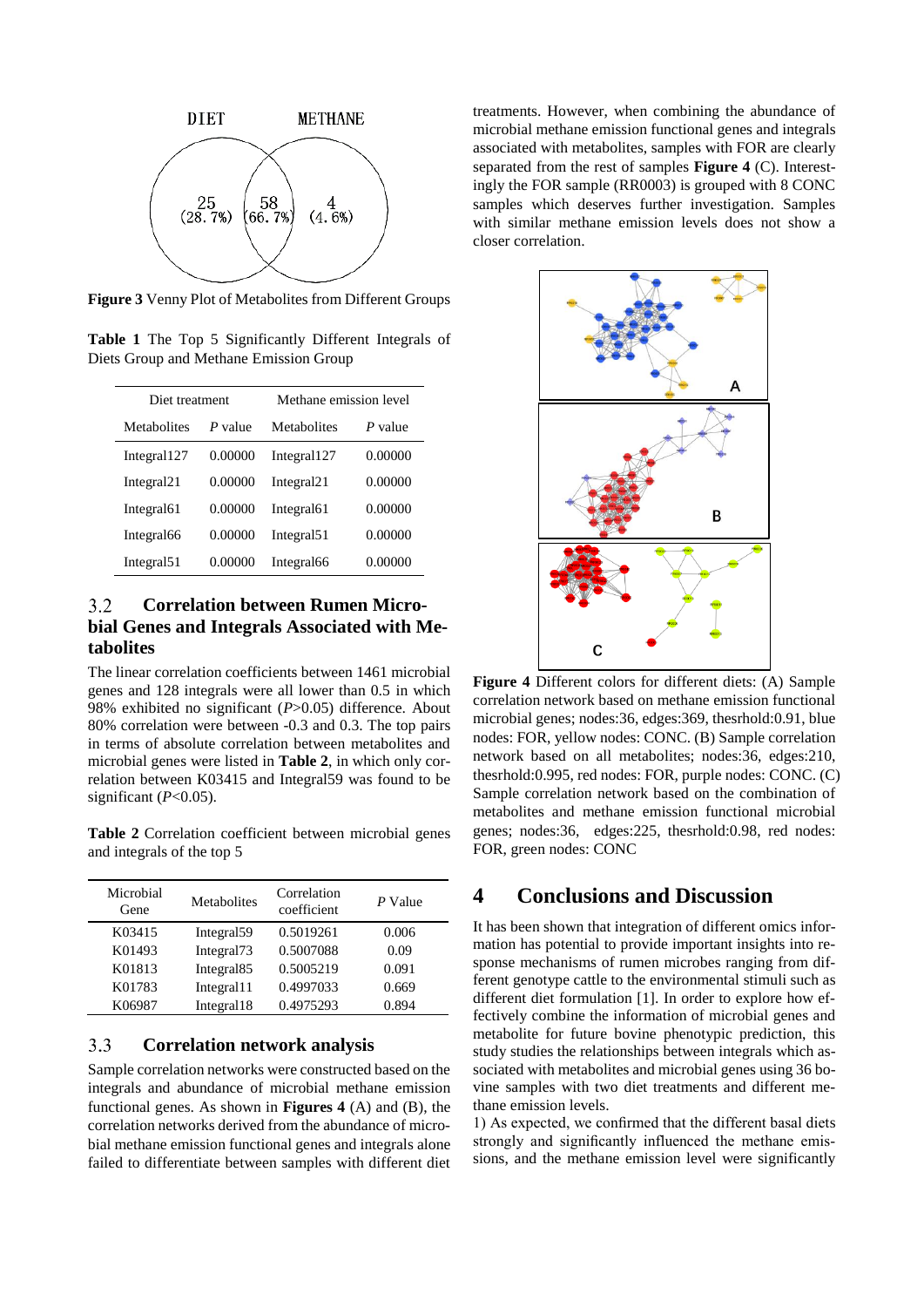(*P*<0.05) higher in the FOR group than in the CONC group. Significant (*P*<0.05) differences of metabolites between the high and low methane emission groups were observed. Similarly, significant (*P*<0.05) differences between metabolites were also found in different diet groups. It is most likely that the basal diet changed the environmental conditions in the rumen (such as pH) to affect microbial activity, which ultimately affected the methane emissions. When analysed the significant difference of the metabolite integrals respectively in the methane emission groups and the diets groups, it was found the top five of each group are the same. And only 8% of all the integrals had positive correlations with methane emissions. This provides clues to find key metabolites for the prediction of rumen methane emissions.

2) There were weak correlations between metabolites and microbial genes. The absence of strong correlations may be due to the absorption, degradation or utilization of metabolites by a series of metabolisms in the rumen. The current study is based on the analysis of linear correlation relationship between metabolites and microbial genes. In the future, the correlation based on nonlinear parameters such as distance or mutual information will be investigated. Using different nonlinear calculation methods (e.g. mutual information) or methods designed for microbiome correlation analysis (e.g. CCLasso or SparCC) [20-21] is another direction for future research.

3) Most FOR samples were clearly separated from the CONC samples when the correlations were calculated based on both metabolites and microbial methane emission functional genes. It implies that the combination of metabolites and microbial methane emission functional genes magnified the differences caused by diets. Further in-depth investigation is required to improve the rule.

## **Acknowledgement**

This research is jointly supported by Ulster University and Scotland's Rural College, U.K. and partially supported by the MetaPlat project, (www.metaplat.eu), funded by H2020MSCA-RISE-2015.

## **5 Literature**

- [1] S.A. Huws, C.J. Creevey, L.B. Oyama, I. Mizrahi, S.E. Denman, M. Popova, R. Muñoz-Tamayo, E. Forano, S.M. Waters, M. Hess, I. Tapio, H. Smidt, S.J. Krizsan, D.R. Yáñez-Ruiz, A. Belanche, L. Guan, R.J. Gruninger, T.A. McAllister, C.J. Newbold, R. Roehe, R.J. Dewhurst, T.J. Snelling, M. Watson, G. Suen, E.H. Hart, A.H. Kingston-Smith, N.D. Scollan, R.M. do Prado, E.J. Pilau, H.C. Mantovani, G.T. Attwood, J.E. Edwards, N.R. McEwan, S. Morrisson, O.L. Mayorga, C. Elliott, and D.P. Morgavi: Addressing Global Ruminant Agricultural Challenges Through Understanding the Rumen Microbiome: Past, Present, and Future. Front Microbiol. vol. 9, 2018.
- [2] W. Lan and C. Yang: Ruminal methane production: Associated microorganisms and the potential of

applying hydrogen-utilizing bacteria for mitigation. Science of The Total Environment. vol. 654, pp. 1270–1283, 2019.

- [3] C.-A. Duthie, S.M. Troy, J.J. Hyslop, D.W. Ross, R. Roehe, and J.A. Rooke: The effect of dietary addition of nitrate or increase in lipid concentrations, alone or in combination, on performance and methane emissions of beef cattle. animal. vol. 12, no. 02, pp. 280–287, 2018.
- [4] F. Browne, H. Wang, H. Zheng, R. Roehe, R.J. Dewhurst, and P. Walsh: A network analysis of methane and feed conversion genes in the rumen microbial community. 2016 IEEE International Conference on Bioinformatics and Biomedicine (BIBM). pp. 1477–1484 (2016).
- [5] S.E. Denman, D.P. Morgavi, and C.S. McSweeney: Review: The application of omics to rumen microbiota function. Animal. vol. 12, no. s2, pp. s233–s245, 2018.
- [6] R. Wohlgemuth: Horizons of Systems Biocatalysis and Renaissance of Metabolite Synthesis. Biotechnology Journal. vol. 13, no. 6, pp. 1700620, 2018.
- [7] T. Hao, D. Wu, L. Zhao, Q. Wang, E. Wang, J. Sun: The Genome-Scale Integrated Networks in Microorganisms. Front Microbiol, Vol. 9,2018.
- [8] D.K. Barupal, S. Fan, and O. Fiehn: Integrating bioinformatics approaches for a comprehensive interpretation of metabolomics datasets. Current Opinion in Biotechnology. vol. 54, pp. 1–9, 2018.
- [9] R. Roehe, R.J. Dewhurst, C.-A. Duthie, J.A. Rooke, N. McKain, D.W. Ross, J.J. Hyslop, A. Waterhouse, T.C. Freeman, M. Watson, and R.J. Wallace: "Bovine Host Genetic Variation Influences Rumen Microbial Methane Production with Best Selection Criterion for Low Methane Emitting and Efficiently Feed Converting Hosts Based on Metagenomic Gene Abundance." PLoS Genet. vol. 12, no. 2, pp. e1005846, 2016.
- [10] R.J. Wallace, J.A. Rooke, C.-A. Duthie, J.J. Hyslop, D.W. Ross, N. McKain, S.M. de Souza, T.J. Snelling, A. Waterhouse, and R. Roehe: Archaeal abundance in post-mortem ruminal digesta may help predict methane emissions from beef cattle. Scientific Reports. vol. 4, no. 1, 2015.
- [11] H. Wang, H. Zheng, F. Browne, R. Roehe, R.J. Dewhurst, F. Engel, M. Hemmje, X. Lu, and P. Walsh: Integrated metagenomic analysis of the rumen microbiome of cattle reveals key biological mechanisms associated with methane traits. Methods. vol. 124, pp. 108–119, 2017.
- [12] M.D. Auffret, R. Stewart, R.J. Dewhurst, C.-A. Duthie, J.A. Rooke, R.J. Wallace, T.C. Freeman, T.J. Snelling, M. Watson, and R. Roehe: Identification, Comparison, and Validation of Robust Rumen Microbial Biomarkers for Methane Emissions Using Diverse Bos-Taurus Breeds and Basal Diets. Front. Microbiol. vol. 8, 2018.